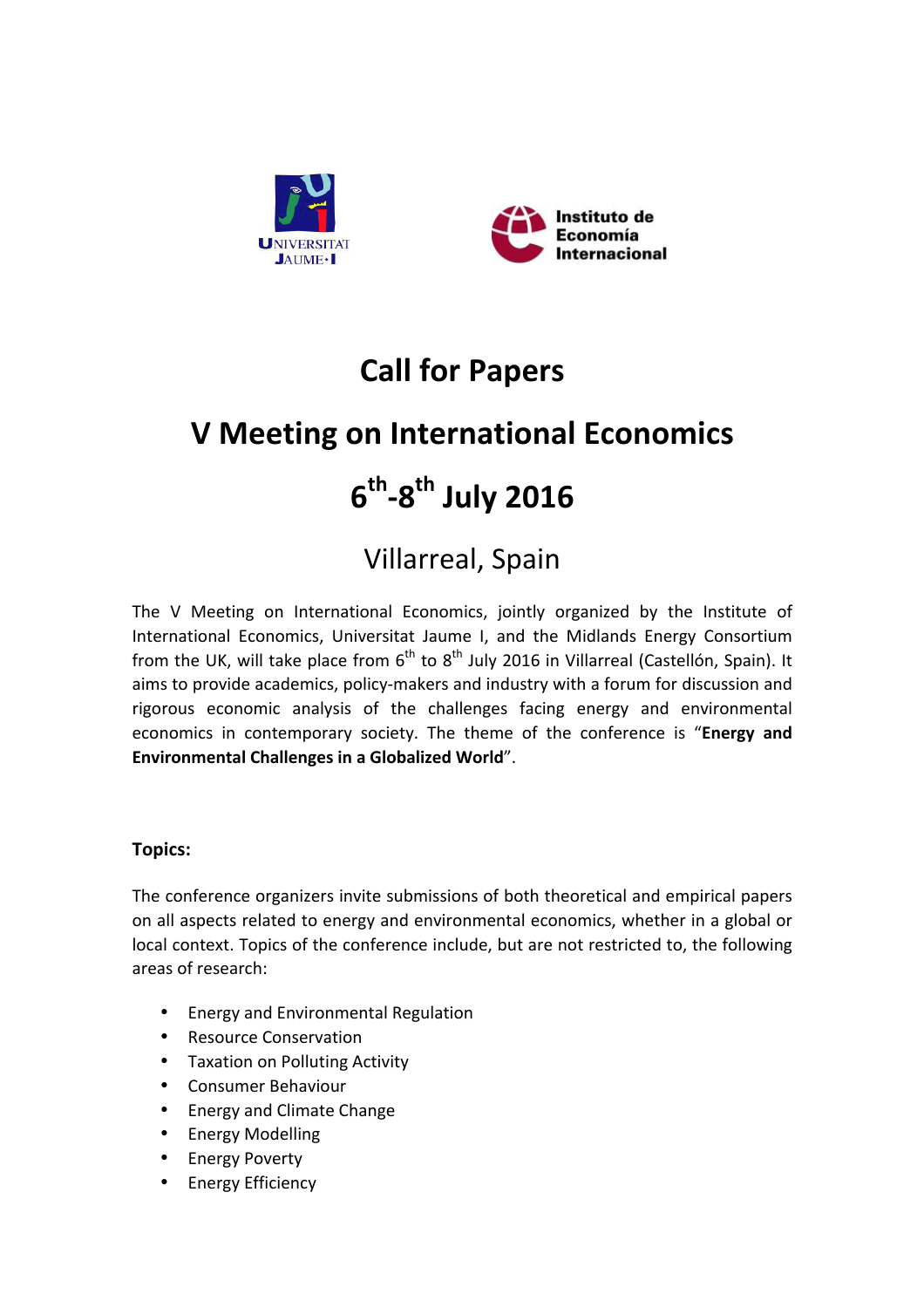- Renewable Energy
- Carbon Dioxide Emissions
- Energy Prices
- Oil and Shale Gas
- Markets for Energy Commodities and Derivatives
- Energy Policy
- Energy, environment and transport

#### **Keynote Speakers:**

Prof. Lutz Kilian, University of Michigan, USA Prof. Charles Mason, University of Wyoming, USA

#### **Paper Submission Procedure:**

Submissions of full papers should be in English and include title, keywords, JEL classification, full name(s) of author(s), affiliation, address, email, fax and phone of the corresponding author. Several papers may be submitted.

Submissions (in pdf file format only) must be sent by email only to Cristina Aliaga Alarcón (cristina.aliaga@uji.es).

Registration fee: 200 EUR

Registration instructions including payment will be sent to corresponding authors upon acceptance of the paper.

#### **Deadlines:**

Submission of papers:  $8<sup>th</sup>$  April 2016

Notification of acceptance: 22<sup>th</sup> April 2016

Registration: 15<sup>th</sup> May 2016

### **Funding:**

Limited funds will be available to cover local accommodation costs and full board for the presenters of selected papers. If you would like to apply for this funding, please indicate this when submitting your paper. Decisions on funding requests will be communicated along with paper acceptance.